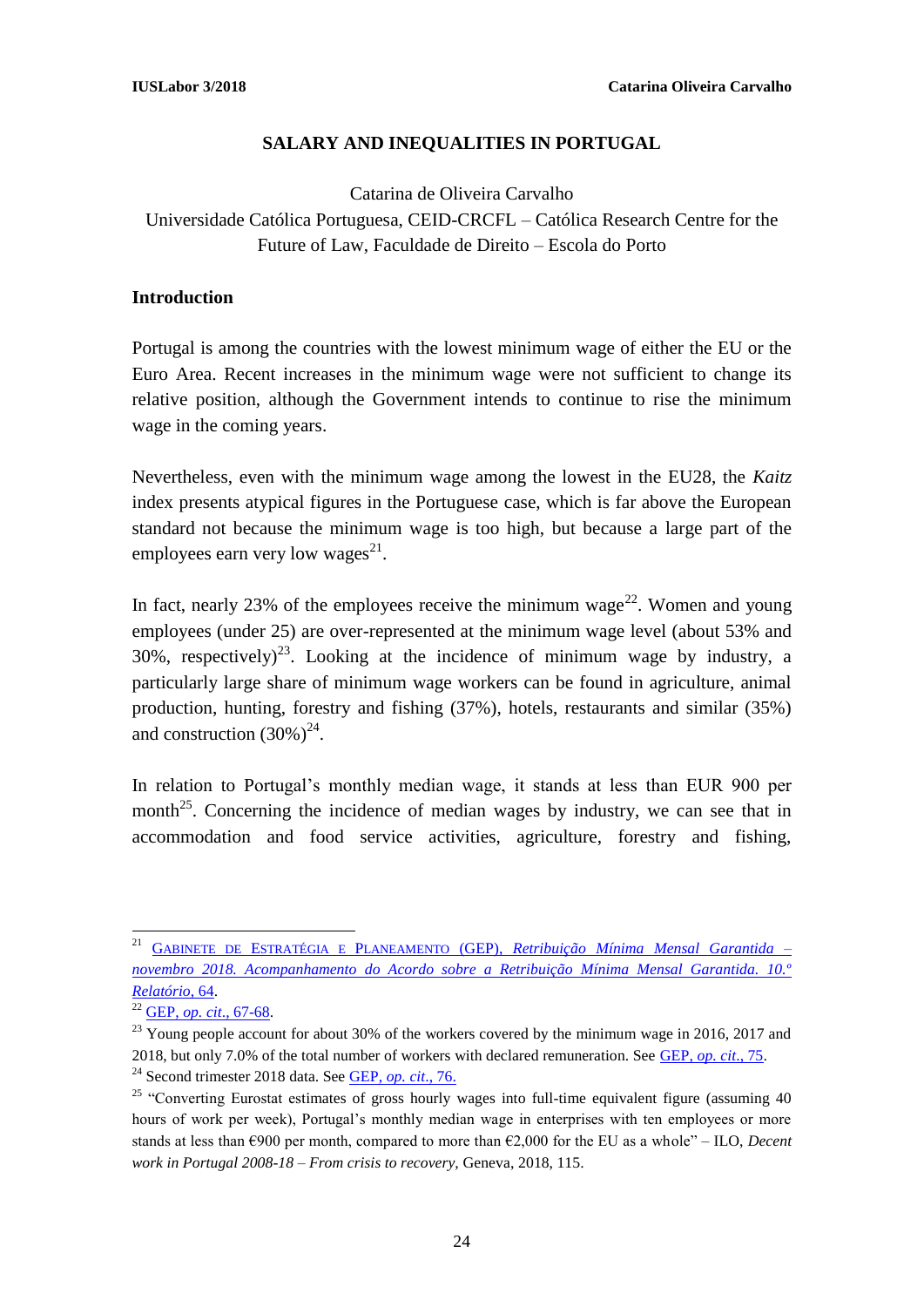administrative and support service activities, construction, human health and social work activities, employees earn lower wages<sup>26</sup>. The Lisbon area has the highest wages.

Moreover, there is a considerable gap between the richest and poorest, since the top 20% of the population earn nearly six times as much as the bottom  $20\%^{27}$ .

Regarding wage and gender gaps, besides the fact that, as mentioned above, a large proportion of women receive the minimum wage, it can be seen that the average remuneration is higher in men. That is, men, on average, earn EUR 990.05 of base salary while women earn EUR 824.99, attesting a gender pay gap of 16.7%. If one considers the average monthly gain (which contains additional monetary attributions, such as compensation for overwork, bonuses and other benefits), the difference is even more visible: men earn an average of EUR 1 207.76 while women only earn EUR 966.85, increasing the gap to  $19.9\%$ <sup>28</sup>. On the other hand, it can be seen that the wage differential between women and men is closely related to qualification levels: the higher the level of qualification, the greater the wage differential between men and women, which is particularly perceptible among senior management. At this level of qualification, the gap is 26.4% in base salary and 27.9% in earnings<sup>29</sup>.

Eurostat presents different data for the wage gaps since different sources are used. The main difference between both figures results from the fact that Eurostat uses the hourly remuneration, rather than the monthly remuneration. Still, it is important to present the Eurostat data in order to facilitate the comparison between Portugal and other EU Member States. According to Eurostat, in 2016, women's gross hourly earnings were on average 16.2 % below those of men in the EU-28 and 16.3% in the Euro area. In Portugal, gender pay gap was 17.8% in 2015 and 17.5% in 2016. For the first time in several years, after the financial crisis, gender pay gap in Portugal exceeded the EU average.

#### **1. Does your legal system legally regulate a minimum wage?**

According to the Portuguese Constitution, the State must establish and update a national minimum wage "*which, among other factors, shall have regard to workers*' *needs,*  increases in the cost of living, the level of development of the forces of production, the

**.** 

<sup>26</sup> *Id., ibid*., 120.

<sup>&</sup>lt;sup>27</sup> See OECD – Better life index at  $\frac{http://www.oecdbetterliefeindex.org/countries/portugal/}{http://www.oecdbetterliefeindex.org/countries/portugal/}{$ . Also ILO, *Decent work in Portugal 2008-18,* cit., 116-120, and *Global Wage Report 2016/2017*, 21 ff.

<sup>28</sup> 2015 data. Source: GEP's *Quadros de Pessoal*. See COMISSÃO PARA A CIDADANIA E A IGUALDADE DE GÉNERO (CIG)*, [Igualdade de Género em Portugal: boletim estatístico 2017.](https://www.cig.gov.pt/wp-content/uploads/2018/02/Boletim-estatistico-2017.pdf)* 

<sup>29</sup> 2015 data – *Id., ibid*.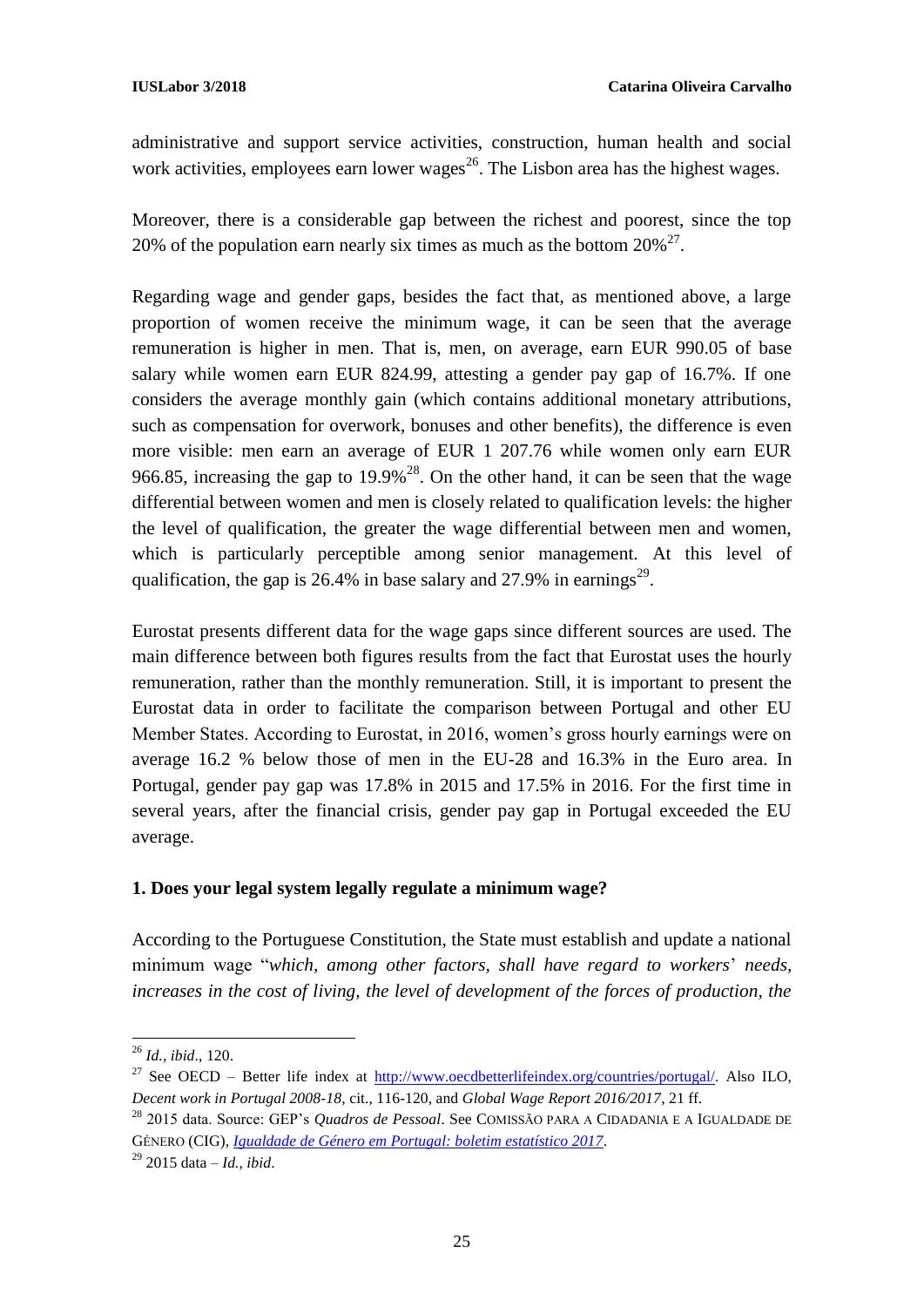*demands of economic and financial stability, and the accumulation of capital for development purposes*" (Article 59/2).

Consequently, there is a national monthly minimum wage regulated at normative level applicable to all employees irrespective of their economic sector or occupation. The monthly minimum is paid for the standard hours an employee is expected to work (40 hours per week). For employees who work less than full-time, the minimum wage is paid *pro-rata*.

Article 271 of the Portuguese Labor Code (LC) establishes that the minimum wage must be regulated annually by specific legislation. The Standing Committee for Social Concertation (*Comissão Permanente de Concertação Social*) must be previously consulted. However, Article 275 LC allows for some reductions regarding trainees, apprentices and employees with reduced work ability.

For 2018, minimum wage in Portugal amounts to EUR 580 per month (14 months' pay), according to Decree-Law No. 156/2017 of 28 December, while it is expected to be increased to EUR 600 in 2019.

### **2. Is it frequent for collective agreements to recognize seniority bonuses? And complements or bonuses related with productivity?**

In Portugal, collective agreements often establish a seniority-based bonus. Still, a considerable proportion of collective agreements regulate wage bonuses exclusively based on the employee's seniority in the company, regardless of their production or productivity.

Even though there are no specific studies concerning collective regulation of wage complements<sup>30</sup>, the general perception is that it is not common for collective agreements to regulate bonuses or wage complements based on the worker's individual productivity or the company's production or productivity, although some examples can be found.

<sup>1</sup>  $30$  In 2012, the Centre for Labor Relations (CENTRO DE RELAÇÕES LABORAIS – CRL) was created with the aim of supporting collective bargaining and monitoring employment and professional training developments, in order to achieve a comprehensive perspective of the labor market. However, its [annual](https://en.crlaborais.pt/reports)  [reports](https://en.crlaborais.pt/reports) do not focus on this item.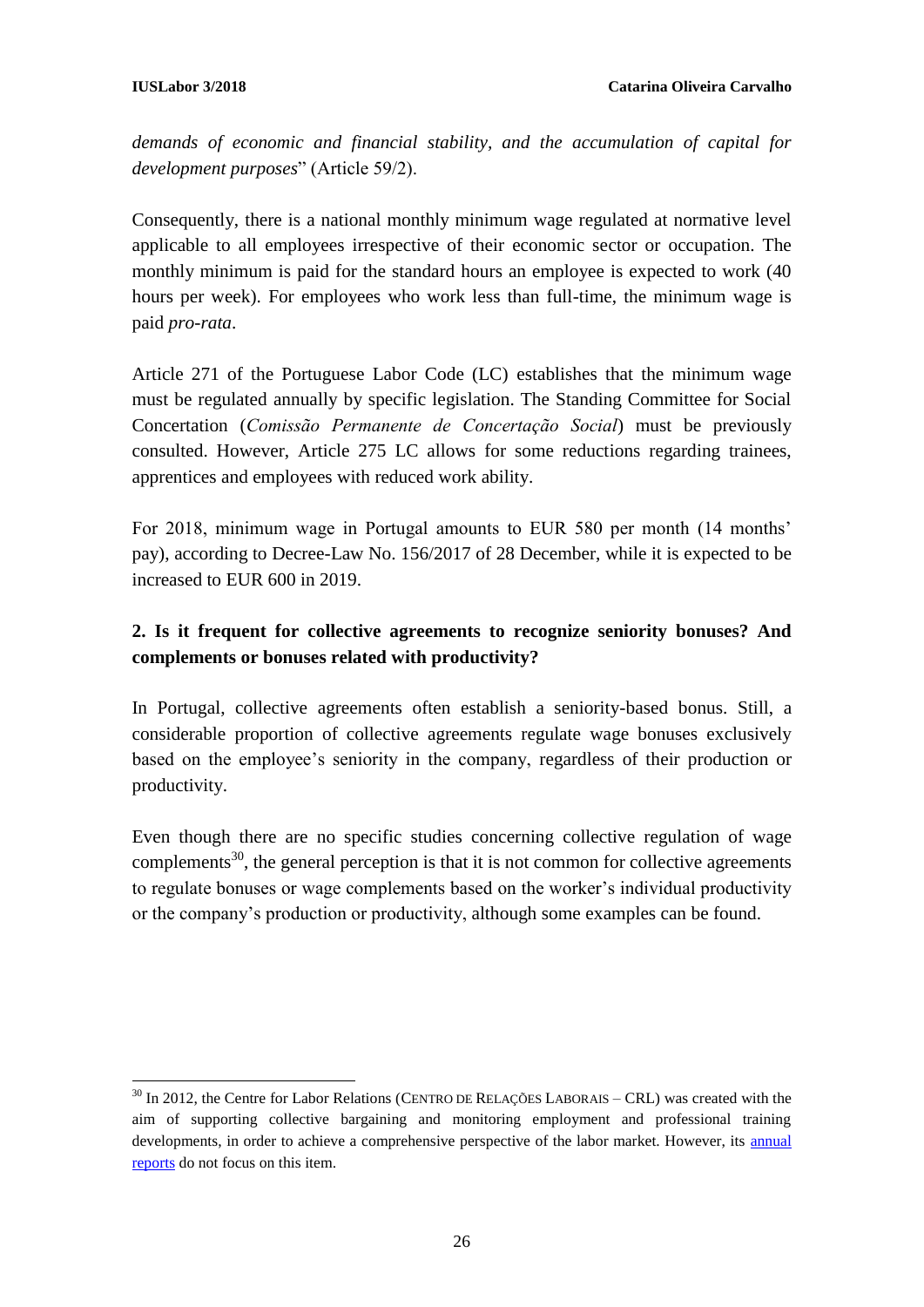**3. Does your legal system allow, without existing a situation of discrimination, to establish a double wage scale by collective agreement (that is, different wage for work of equal value based on the date of entry into the company)? Is it allowed for the employer, without existing a situation of discrimination and without a collective agreement, to pay different wages to different employees for work of equal value?**

According to Article 59 of the Portuguese Constitution, "1. *Regardless of age, sex, race, citizenship, place of origin, religion and political and ideological convictions, every worker has the right: a) To the remuneration of his work in accordance with its volume, nature and quality, with respect for the principle of equal pay for equal work*".

The right to equal pay is then established in Article 273 LC, which determines equal pay for equal work or work of equal value, depending on the constitutional criteria mentioned above (nature, quantity and quality). This principle is binding to both collective agreements and employment contracts.

However, doubts are raised by case-law and legal literature regarding the scope of that principle. To be precise, some argue that the constitutional principle only allows for differentiations based on the nature, quantity and quality of the work *stricto sensu*. Consequently, seniority could justify different wages only when it implies that the experience level leads to diverse work quality [\(decision of the Constitutional Court](http://www.tribunalconstitucional.pt/tc/acordaos/19990277.html)  [277/99;](http://www.tribunalconstitucional.pt/tc/acordaos/19990277.html) decision of *[Tribunal da Relação do Porto](http://www.dgsi.pt/jtrp.nsf/56a6e7121657f91e80257cda00381fdf/a357c406035a938d802580d10042caca?OpenDocument)* of 13 February 2017). On the contrary, others feel that the equal pay for work of equal value principle only forbids differentiations without material grounds, namely the ones based on subjective categories, allowing for seniority differentiations established by collective agreement or employment contract (decisions of the Constitutional Court [No. 313/89](http://www.tribunalconstitucional.pt/tc/acordaos/19890313.html) and [424/03;](http://www.tribunalconstitucional.pt/tc/acordaos/20030424.html) [decisions of the Supreme Court of Justice of 2 November 2005](http://www.dgsi.pt/jstj.nsf/954f0ce6ad9dd8b980256b5f003fa814/02925e82cd1fa1e7802570c90068e4ba?OpenDocument) and [14 December 2016\)](http://www.dgsi.pt/jstj.nsf/954f0ce6ad9dd8b980256b5f003fa814/b2a2dfe5caef40468025808a0036de43?OpenDocument).

In any case, seniority payments (*diuturnidades*) as base salary complements are consensually admitted in both collective agreements and employment contracts. Article 262 LC even considers them, in addition to the base salary, as the basis for the calculation of supplementary and accessory payments.

Moreover, Article 31(3) LC, which specifically addresses wage discrimination on the grounds of sex, establishes that differences in pay are allowed when based on objective criteria, common to men and women, namely, productivity, lack of periods of absence, or seniority. *A fortiori,* the same criteria should be admissible in general when no subjective category is in question.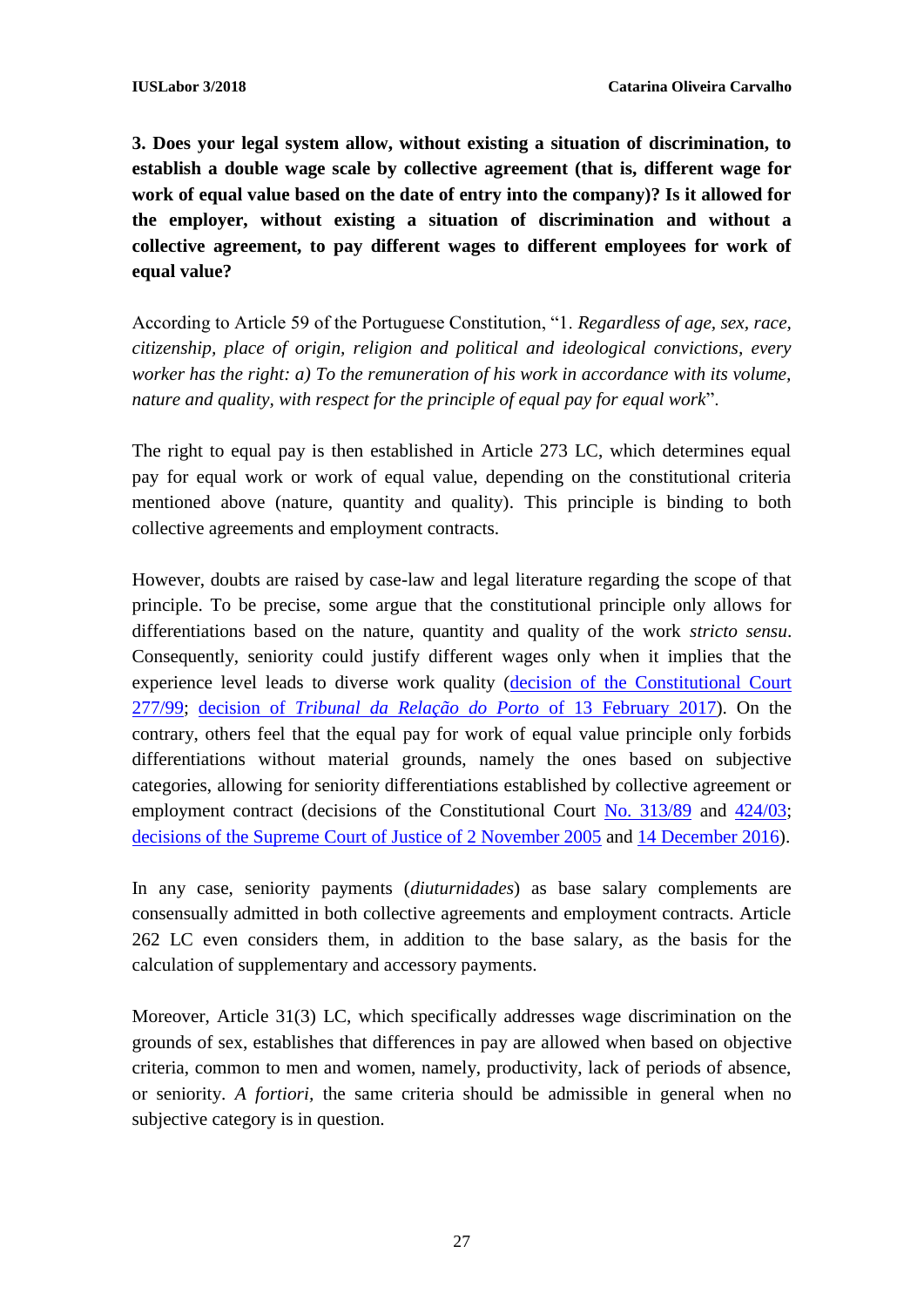### **4. What is the effect of increases on wages introduced by law or collective agreement on workers that already perceive a higher salary? Are such wage increases compensated or absorbed?**

In Portugal, salary increases recognized at normative level or by collective agreement do not have direct impact on employees that already earn a higher wage.

Even the so-called spillover effects of the minimum wage updating on the remaining remunerations is very small and occurs mainly in those that are around the new amount of the minimum wage $31$ .

### **5. What is the legal and case law treatment of wage discrimination on the grounds of sex?**

As mentioned above, in Portugal, a general right to equal pay for equal work is established both in the Constitution (Article 59(1)(a)) and in the LC (Article 270).

The same principle is stipulated for non-discrimination in general (Article 24(2)(c) LC) and for non-discrimination on the grounds of sex in particular (Article 31 LC), both in the private and in the public sector. The legal definition of equal work establishes that there is equal work when the work is of a "*similar nature, quantity and quality*" (Article 23 (1)(c) LC) and the legal definition of work of equal value considers that the work is to be considered equivalent "*taking into consideration the qualification or the experience needed, the level of responsibility involved, the physical and mental effort required and the working conditions in practice*" (Article 23(1)(d) LC).

Wages must be determined by criteria common to men and women (Article 31 (2) LC) and the same goes for job description/ job evaluation, in order to exclude all forms of sex discrimination (Article 31(5) LC).

As mentioned before, differences in pay are only allowed when based on objective criteria, common to men and women, such as productivity, absenteeism, seniority. Nevertheless, as regards the absenteeism criteria, article 31(4) LC explicitly points out that the exercise of maternity and paternity rights cannot justify different wages.

Moreover, Article 26 LC establishes that whenever a collective agreement or internal provision of company regulations restricts a certain type of remuneration to men or to women, these stipulations are automatically applicable to employees of both sexes, provided they perform equal work or work of the same value.

**<sup>.</sup>** <sup>31</sup> GEP, *op. cit*., 78.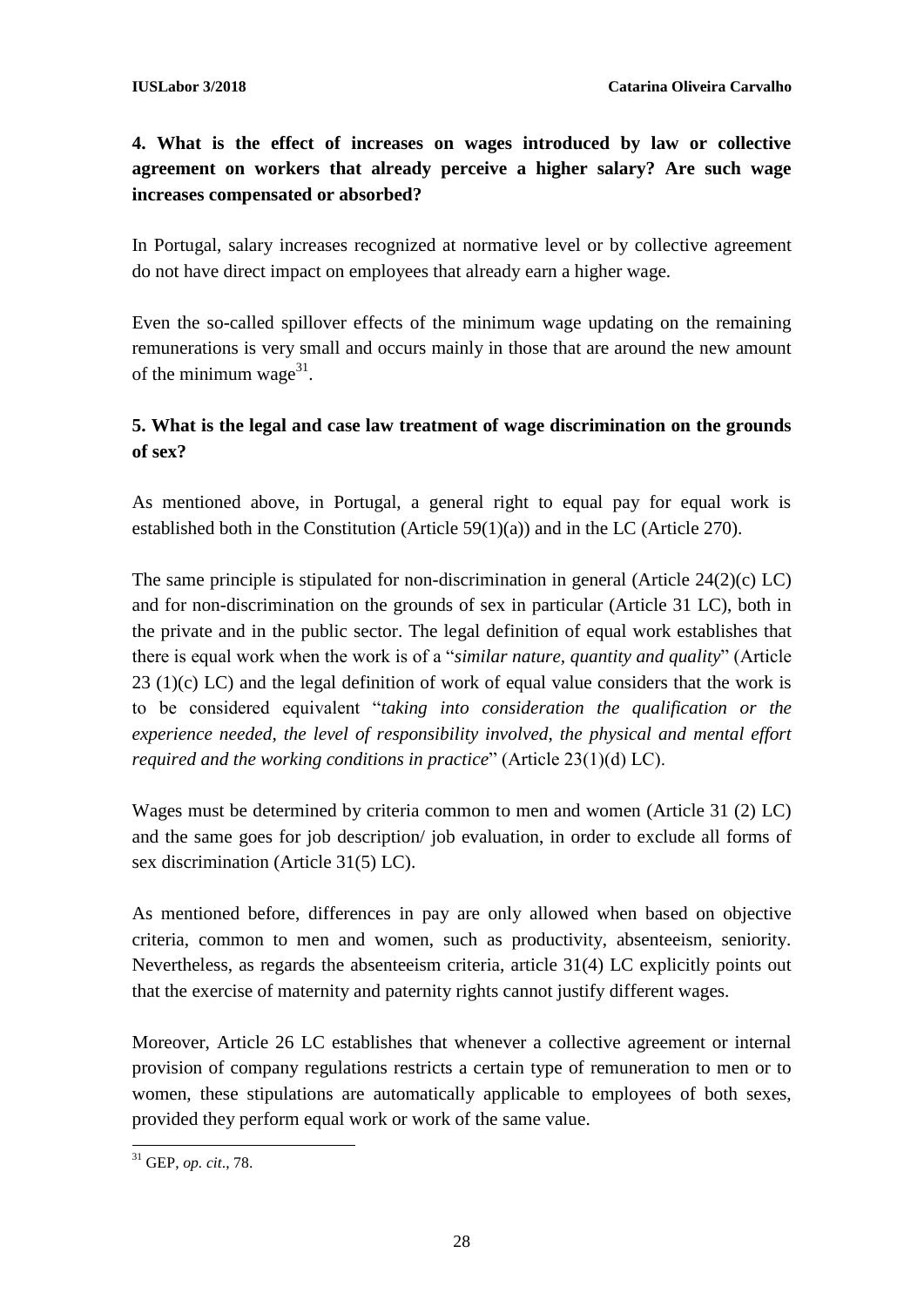All the same, Article 31(2) LC is not clear about the scope of the remuneration concept and seems to adopt a narrower one when compared to the broad EU-law notion. Still, it is possible to interpret national law in conformity with EU law, since Article  $24(2)(c)$ ) LC explicitly states that the equal pay principle applies not only to wages but also to other financial benefits granted to the employee under an employment contract. The recent Law No. 60/2018 of 21 August – approved to promote specifically equal pay for women and men for equal work or work of equal value – has a broader definition of remuneration in conformity with EU law, although it is applicable only for the purposes of this law.

On the other hand, under Article 25(5) LC, when invoking pay discrimination, employees must indicate the worker(s) in relation to whom they consider to be discriminated against, and it is not clear if the required comparator can be a hypothetical one.

Finally, case-law regarding sex-based discrimination is very limited, which contrasts with the gender gap data previously mentioned. Some controversial and conflicting case-law relates to the (non) payment of meal allowances in cases of absences or leaves justified by pregnancy or maternity (*v.g*., decision of *[Tribunal da Relação de Lisboa](http://www.dgsi.pt/jtrl.nsf/33182fc732316039802565fa00497eec/a2f61d762fd4edfa80256fe8005164ca?OpenDocument)* of [23 February 2005;](http://www.dgsi.pt/jtrl.nsf/33182fc732316039802565fa00497eec/a2f61d762fd4edfa80256fe8005164ca?OpenDocument) decision of *[Tribunal da Relação de Lisboa](http://www.dgsi.pt/jtrl.nsf/33182fc732316039802565fa00497eec/9af7ae6ada629bb680256cd80057d09b?OpenDocument)* of 20 November 2002).

## **6. Which measures does your legal system include to promote wage equality? Does the company have the obligation to adopt wage transparency measures (external audit, publicity of wages, etc.)?**

The main provisions established by Portuguese labor law to promote wage equality were referred in the previous point.

In addition, regarding collective bargaining, Article 492(2)(d) LC defines the measures intended to promote the real application of the equality and non-discrimination principles (including equal pay) as one of the mandatory topics of collective agreements.

Furthermore, Article 479 LC establishes the duty of the Commission for Equality in Labor and Employment (*Comissão para a Igualdade no Trabalho e no Emprego* – CITE) to examine all collective agreements just after their publication in order to see if they include discriminatory clauses. If this is the case, CITE can notify the social partners to voluntarily modify the collective agreement. If they refuse to do so, CITE shall present the case to the public attorney, who can take it to court in order to have these clauses declared null and void. In 2017, CITE notified social partners regarding 41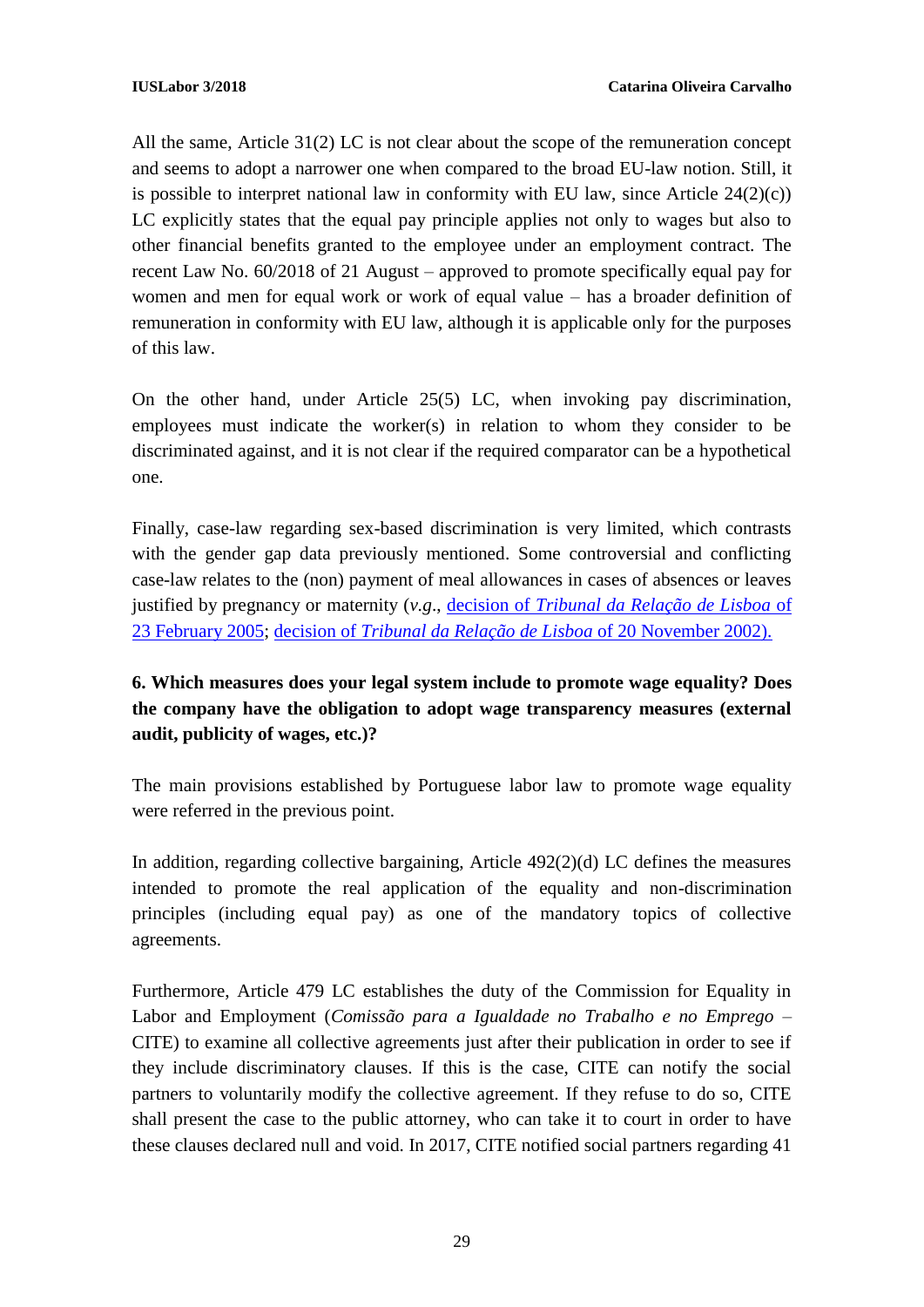**.** 

discriminatory clauses and 42 discriminatory provisions. In the vast majority of the situations, the parties made themselves available to change the content of the collective agreements $^{32}$ .

Moreover, Law No. 62/2017 of 1 August, adopting various measures on gender parity, obliges companies falling within its scope (public-sector entities and listed companies) to draw up annual equality plans to prevent any kind of discrimination between men and women (Article 7). However, it is still early to assess the impact of these measures.

On the topic of wage transparency measures, Article 32 LC imposes upon the employer the duty to keep sex-segregated records of recruitment forms and procedures, for a minimum period of 5 years. These records must also include information that allows for the research of wage discrimination.

More recently, Law No. 60/2018 of 21 August was approved to promote specifically equal pay for women and men for equal work or work of equal value. Article 4, demanding for wage transparency policies, recalls the provisions of the Article 31 LC previously mentioned imposing on the employer the definition of objective criteria, common to men and women to assess the work performed. Additionally, it evokes article 25(5) LC to reinforce that the employer has the burden of proof in relation to transparent wage policies, the need to point out a comparator being merely illustrative.

Amongst the measures provided for in this law, there is also an obligation for the relevant services of the ministry responsible for employment affairs to produce several statistics and indicators of gender remuneration differences annually, including at company level. The results are to be made available on the internet site and sent to the inspection services (Article 3). Consequently, the inspection service can notify the employer to present a 12-month plan to assess remuneration differences. All the nonjustified distinctions (by the employer) shall be deemed discriminatory (Article 5).

What is more, the employee or union representatives can request a written opinion of the Commission for Equality in Labor and Employment (CITE) on the existence of wage discrimination on grounds of sex (Article 6). This opinion is binding on the employer. Legal protection is given to the employee who requested the opinion in order to avoid dismissals or other type of retaliation (Article 7).

Finally, the courts must notify CITE of all the convictions on grounds of sex-based wage discrimination to allow the elaboration of an institutional record (Article 9).

<sup>32</sup> CENTRO DE RELAÇÕES LABORAIS (CRL), *Relatório Anual sobre a Evolução da Negociação Coletiva em 2017,* 95-96, available at[: https://www.crlaborais.pt/outros.](https://www.crlaborais.pt/outros)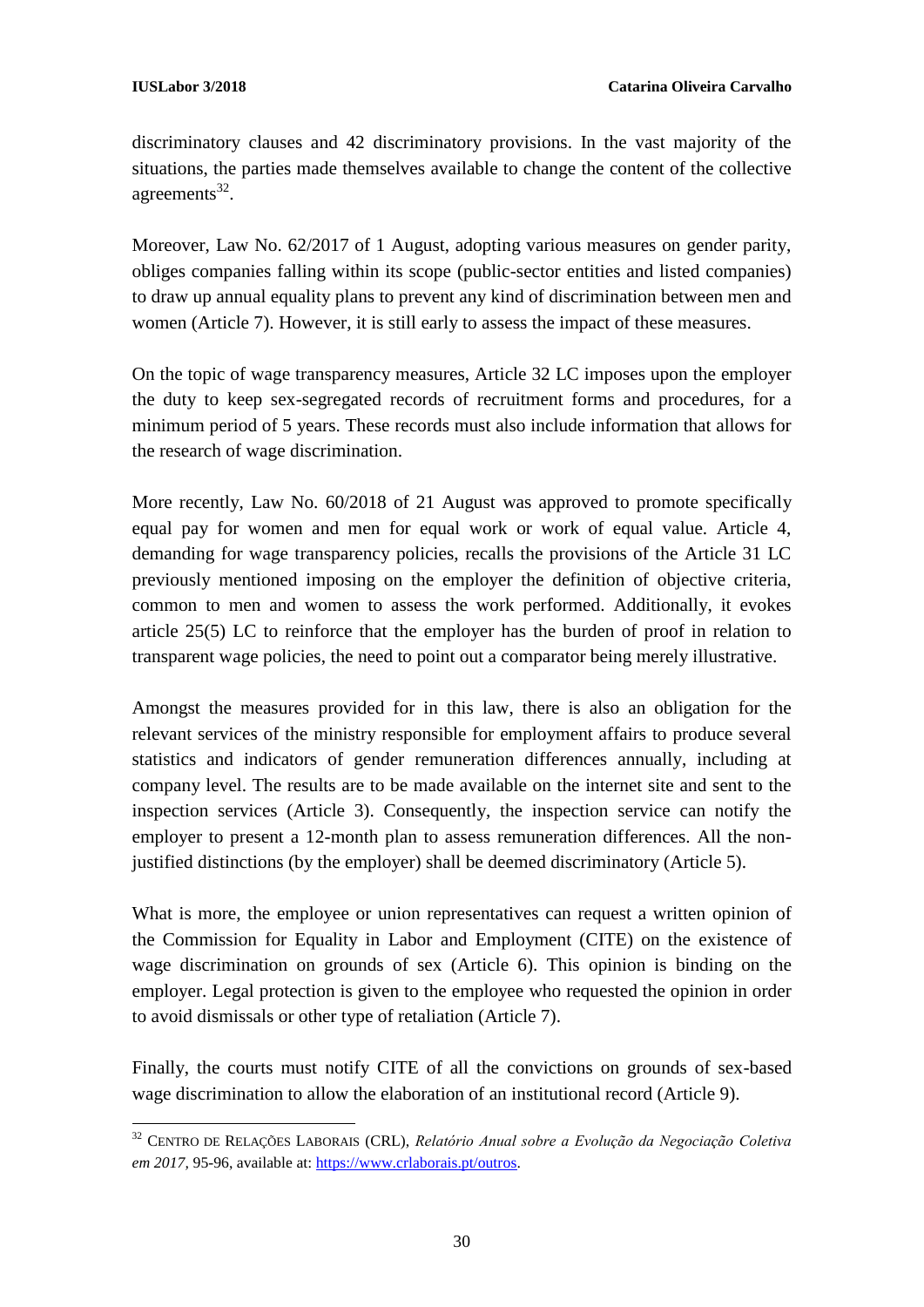### **7. What is the impact salary when calculating the compensation for termination of the employment contract? How is such compensation calculated? Briefly, what are the most frequent cases of termination of the labor contract?**

In the Portuguese legal system, the compensation for termination of the employment contract is calculated taking into account only the base salary and also seniority payments whenever applicable (they must be foreseen in collective agreements or employment contracts). This means that only the fixed part of the salary, which corresponds to the agreed working period, is considered for this purpose. The differentiation can seriously affect those employees who receive a variable or a mixed salary.

The most frequent cases in which a compensation is due as a result of the termination of the labor contract are:

- a) Termination for unlawful dismissal, in which the compensation will be established by the court within a legal frame of between 15 and 45 days of basic salary and seniority awards for each full year or fraction of service, although it cannot be less than three months (Article 391 LC);
- b) Termination due to a collective dismissal or an individual dismissal linked to the extinction of the work post (*despedimento por extinção do posto de trabalho*), where the compensation amounts to 12 days of base salary and seniority payments per full year of service (Articles 366 and 372 LC). In cases of year fractions, the employee will be entitled to the respective proportion. There are no minimum limits and an upper double cap is fixed by law: *i)* the value of the base salary and seniority payments cannot exceed 20 times the minimum monthly wage; and *ii)* the overall amount of severance payment cannot exceed 12 times the monthly base salary and seniority payments, with a limit of 240 times the value of the minimum monthly wage;
- c) Termination of fixed-term or "unfixed-term" (expires on completion of a specific task or by the occurrence of a specific event) contracts, which entitles employees to a compensation of 18 days of base salary and seniority payments per full year of service in the first three years of contract duration and of 12 days in the following years (Articles 344 and 345 LC).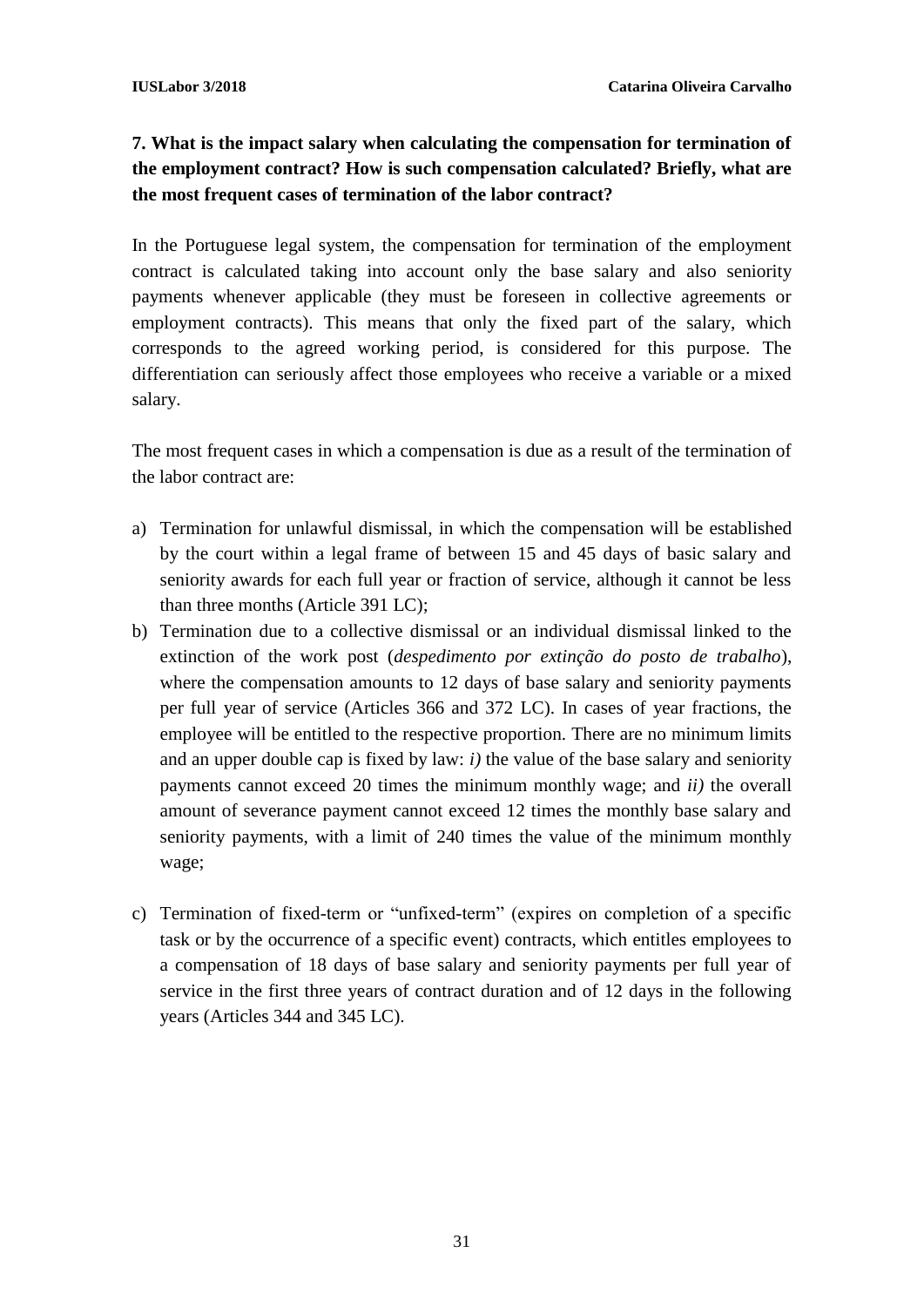# **8. Does the legal system establish a principle of equal treatment in wages in cases of outsourcing? And when hiring workers through Temporary Employment Agencies?**

The Portuguese legal system does not establish a principle of equal treatment regarding wages in cases of outsourcing or production decentralization. That is, a company which is hired to perform services in another enterprise has to pay its workers the legal and conventional wage applicable to the company regardless of the salary in the principal company.

The situation is different concerning employees hired through a Temporary Employment Agency. In this case, according to Article 185(5) LC, the employee is entitled either to the wages: *i)* stated in the collective agreement of the Temporary Employment Agency; *ii*) or in the collective agreement of the user company itself, if higher; *iii*) or paid by the user company to their employees for equal work or work of equal value, if higher.

Without prejudice of the regime stated in the preceding paragraph, after a 60-day period of activity for the user company, the temporary worker, even if they are not affiliated in a union, will be entitled to invoke the collective agreement that binds the user company and is applicable to its employees performing the same job (Article 185(10) LC).

### **9. Is it possible to introduce a minimum wage in a public tender offer?**

The Public Procurement Code (*Código dos Contratos Públicos*), approved by Decree-Law No. 18/2008 of 29 January, establishes that the contracting authorities shall ensure that economic operators comply with applicable social, labor and gender equality standards under international, European, national or regional law in both the formation and the implementation of public contracts (Article 1.A).

Furthermore, Article 42(6)(a) explains that the tender specifications may, when related to the execution of the contract, refer to social conditions that are intended to favor "*the implementation of measures to promote gender equality and equal pay at work*".

Nevertheless, there is no reference to the possibility to introduce a minimum wage in a public tender offer. It could be considered admissible as long as it is compatible with EU law according to the European Court of Justice case-law, more precisely the *RegioPost* case (C-115/14).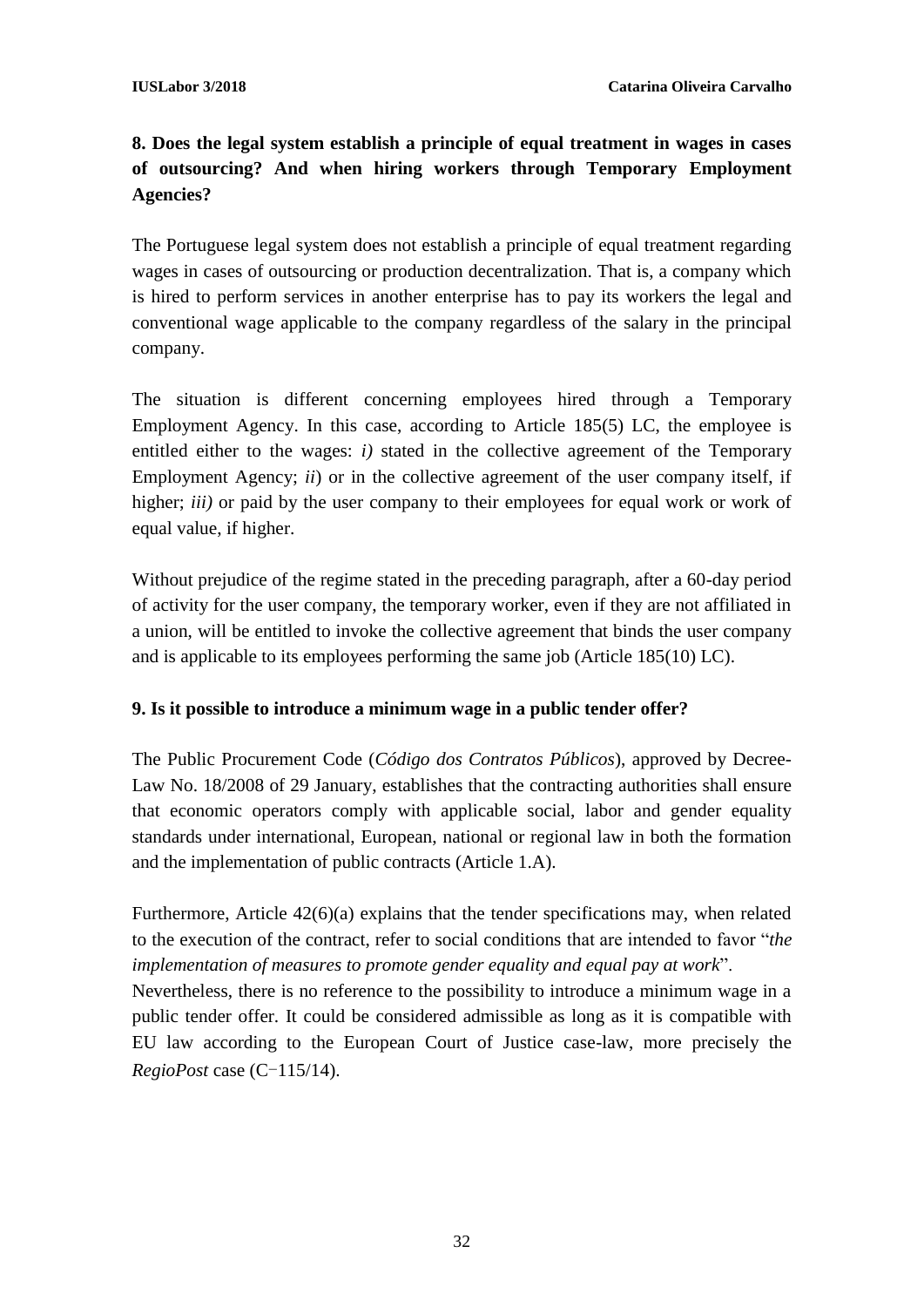**10. Is it possible for the company to modify (by lowering) workers' salary established in the labor contract or the collective agreement? If so, in which cases? And what are the limits?**

As a rule, the employer cannot reduce the amount of salary paid to an employee, except in the cases provided for in the LC or in a collective labor regulation instrument (Article  $129(1)(d)$  LC).

The LC allows for a salary reduction in the following cases: *i)* situations where the employee returns to the occupation previously performed after a temporary work position modification (*v.g*., Articles 120 and 164 LC); *ii)* temporary reduction of the working time or suspension of the employment contract due to business crisis or other catastrophes or occurrences that seriously affect the normal operation of the company (Articles 298.º and 309 LC); *iii)* change to part-time work (Article 155 and 154(3) LC) or to an inferior job category (Article 119 LC).

Still, collective agreements may allow wage reduction.

In relation to salaries established in collective agreements, Article 476 LC establishes that the rules of the collective agreement can only be set aside by an employment contract when the latter establishes more favorable conditions for the employee, including wages.

#### **11. Other relevant aspects regarding wages**

#### *1. Minimum wage*

The economic and financial crisis led the Portuguese State to request financial assistance from the European Commission, the European Central Bank and the International Monetary Fund (the so-called "Troika"), which was granted on May 2011 under the terms of the European Financial Stabilization Mechanism. In exchange, this required a commitment to a three-year austerity plan laid out in the Memorandum of Understanding on Specific Economic Policy Conditionality (MoU) with direct impact on wages.

The MoU established a "wage moderation" policy, aiming to develop both competitiveness and productivity and to reduce the unemployment rate. Accordingly, the Government undertook to link any increase in the minimum wage to economic and labor market developments and to an agreement in the context of a review of the financial assistance program.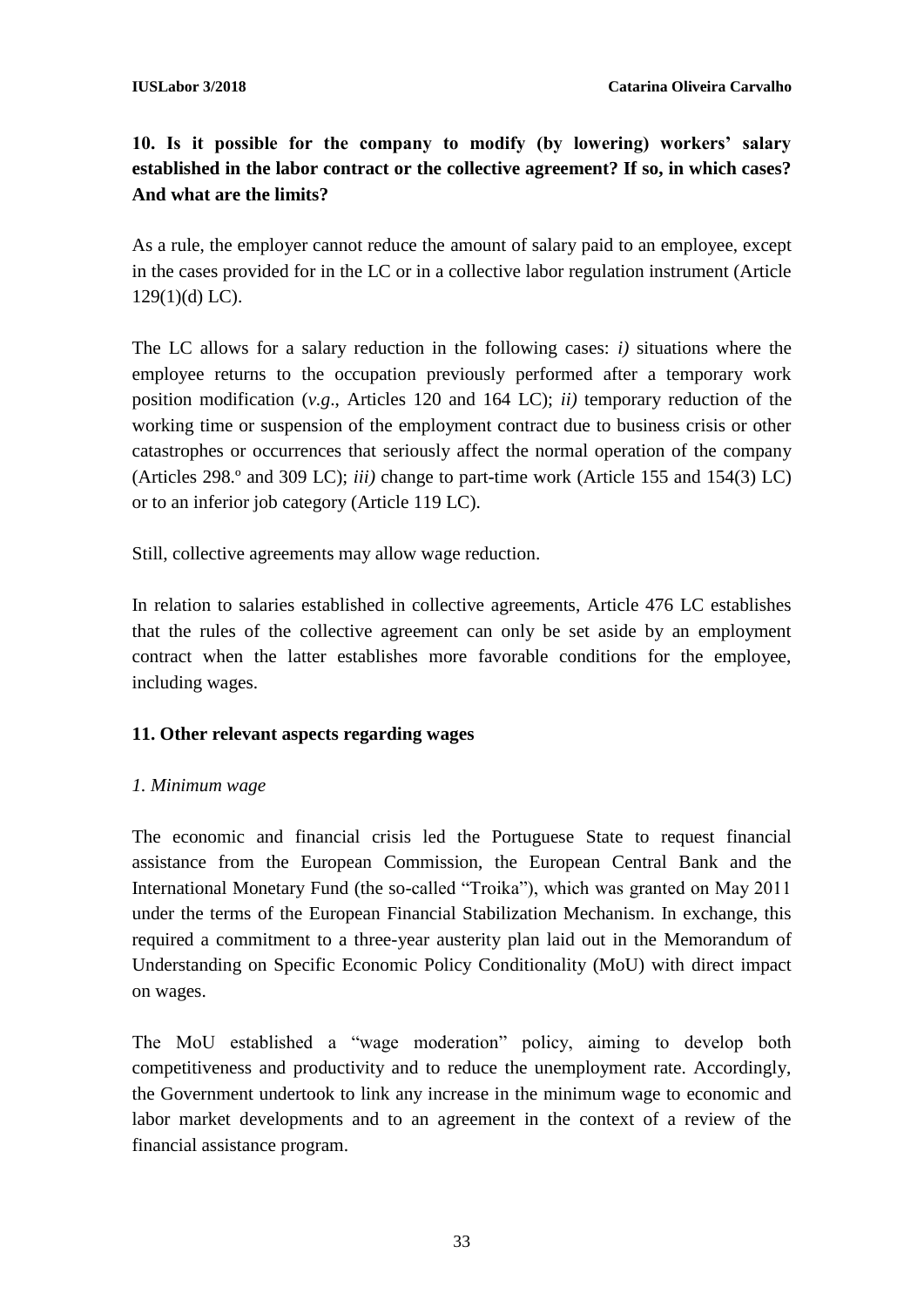As a result, the nominal minimum wage was frozen at EUR 485 from 2011 until 2014 and the targets established by the social partners in the Agreement on the Establishment and Evolution of the Minimum Monthly Wage of  $2006<sup>33</sup>$  were not accomplished.

Only in October 2014, the year before parliamentary elections, was the minimum wage updated to EUR 505, following a tripartite agreement between the Government and the majority of the social partners concluded in September  $2014^{34}$ .

The adjustment of the minimum wage continued through 2016 (EUR 530) and 2017 (EUR 557) by the hand of the new left-wing Government. These modifications were not endorsed by the EU. The Country Specific Recommendations under the European Semester stated that minimum wage developments should be consistent with the objectives of promoting employment and competitiveness across sectors, which meant aligning wages and productivity (2014, 2015 and 2016) and ensure that they did not harm the employment of the low-skilled (2017).

Nevertheless, this situation was not in conformity with other international and European conventions.

On the one hand, the ILO Committee of Experts on the Application of Conventions and Recommendations (CEACR), in the [Observation adopted in 2012 regarding Convention](https://www.ilo.org/dyn/normlex/en/f?p=NORMLEXPUB:13100:0::NO::P13100_COMMENT_ID:3077936)  [No. 131 on Minimum Wage Fixing](https://www.ilo.org/dyn/normlex/en/f?p=NORMLEXPUB:13100:0::NO::P13100_COMMENT_ID:3077936) (1970), recalled the importance of respecting Social Dialogue before taking any decisions, given that the above-mentioned Agreement on the Establishment and Evolution of the Minimum Monthly Wage of 2006 was not implemented. Furthermore, the CEACR urged the Government to "*take full account in its decision-making as much of the needs of workers and their families as of economic policy objectives*". In fact, "*Article 3 of the Convention requires that the elements to be taken into consideration in determining the level of minimum wages must include not only economic factors, such as employment policy objectives, but also the needs of workers and their families, taking into account the general level of wages in the country, the cost of living, social security benefits, and the relative living standards of other social groups*."

Moreover, the CEACR evoked the Global Jobs Pact – adopted by the ILO Conference in June 2009 in response to the global economic crisis – to underline "*the relevance of ILO instruments relating to wages, in order to prevent a downward spiral in labour* 

<sup>1</sup> <sup>33</sup> ACORDO SOBRE A FIXAÇÃO E EVOLUÇÃO DA REMUNERAÇÃO MÍNIMA MENSAL GARANTIDA*,* which established the minimum wage at EUR 500 in 2011.

<sup>34</sup> ACORDO RELATIVO À ATUALIZAÇÃO DA REMUNERAÇÃO MÍNIMA MENSAL GARANTIDA, COMPETITIVIDADE E PROMOÇÃO DO EMPREGO.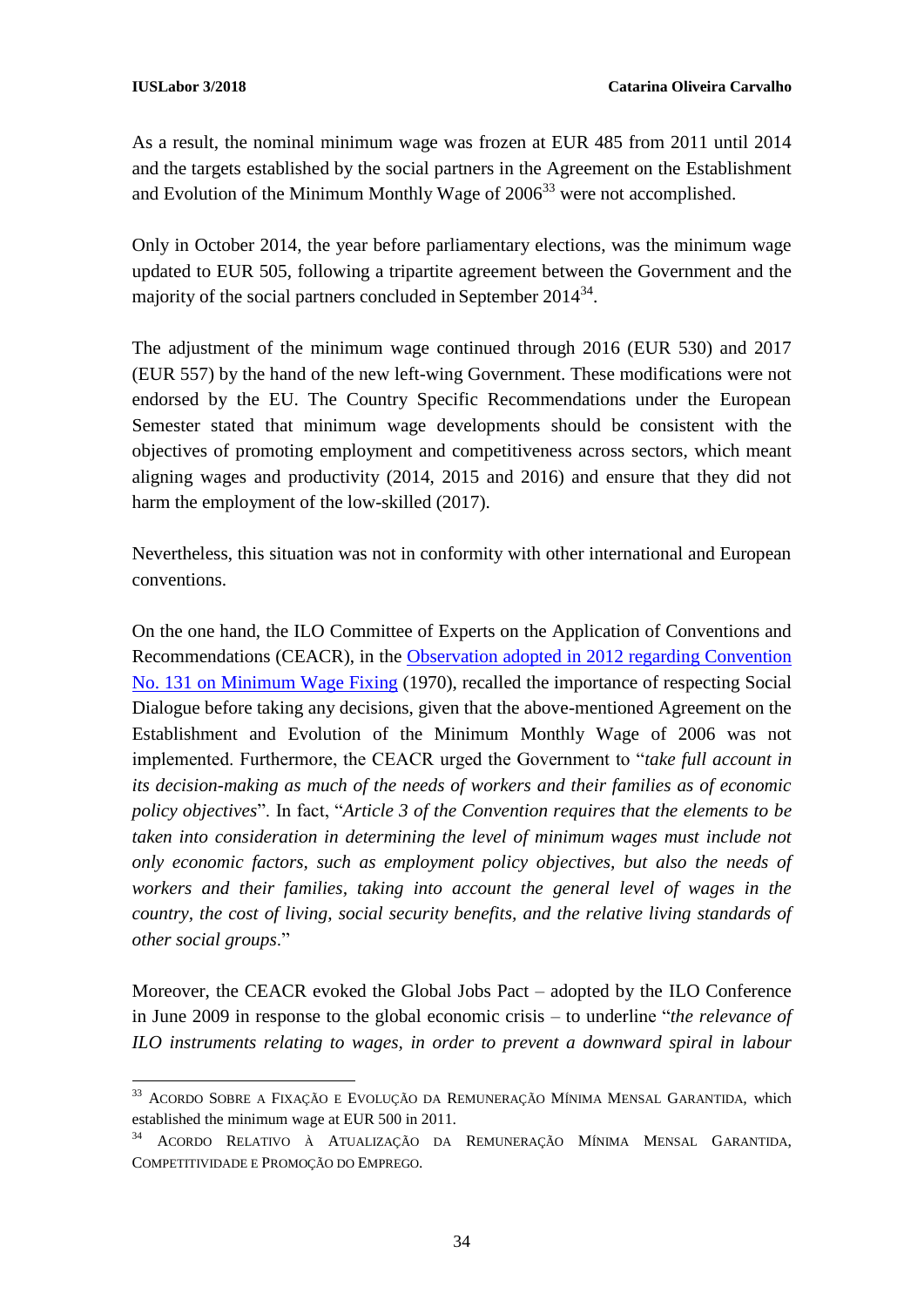*conditions and build the recovery*", as well as to suggest "*that governments should consider options such as minimum wages that can reduce poverty and inequity, increase demand and contribute to economic stability*" and assert that "*minimum wages should be regularly reviewed and adapted*" with the aim of avoiding deflationary wage spirals.

On the other hand, the Portuguese minimum wage policy was clearly infringing the Revised European Social Charter (RESC), since the European Committee of Social Rights (ECSR) had stated that it was not in conformity with Article 4§1 of the RESC on the grounds that it "*was manifestly unfair*", since it did "*not ensure a decent standard of living*" (Conclusions 2010 and 2014). The ECSR pointed out that, in order to ensure a decent standard of living within the meaning of Article 4§1 of the RESC, "*wages must be no lower than the minimum threshold, set at 50% of the net average wage*". However, according to EUROSTAT and Statistics Portugal (INE) figures, the minimum wage stayed below that threshold. This situation changed after the successive increases of the minimum wage.

#### *2. Principle of equal pay and union affiliation*

There has been very controversial and contradictory case-law regarding the articulation between equal pay and the trade union membership principles.

In Portugal, as a rule, collective agreements bind only the employers who subscribe them and those that belong to the employer's association that subscribes them, as well as the employees who are affiliated in the trade unions parties to the agreement (Article 496 LC), a double affiliation requirement similar to the one that exists in Germany. So, there are no *erga omnes* collective agreements. As a consequence, the question that has been posed may times to the Portuguese courts regards the admissibility of a wage differentiation justified by the limited personal scope of collective agreements (depending on union affiliation). That is, can the minimum wages imposed by collective agreements benefit non-affiliated employees (excluded of its personal scope) invoking the equal pay principle?

During many years, the majority of case-law considered that the equal pay principle should prevail over the trade union affiliation principle (*v.g.*, [decision of the Supreme](http://www.dgsi.pt/jstj.nsf/954f0ce6ad9dd8b980256b5f003fa814/36d66cf0c67a8703802568fc003a54b6?OpenDocument)  [Court of Justice of 20 January 1993\)](http://www.dgsi.pt/jstj.nsf/954f0ce6ad9dd8b980256b5f003fa814/36d66cf0c67a8703802568fc003a54b6?OpenDocument). However, more recent case-law considered that trade union membership is an objective reason to justify wage differentiation (*v.g.*, [decision of the Supreme Court of Justice of](http://www.dgsi.pt/jstj.nsf/954f0ce6ad9dd8b980256b5f003fa814/3929fbc517f60ba78025765d0055ba7a?OpenDocument) 21 February 2009).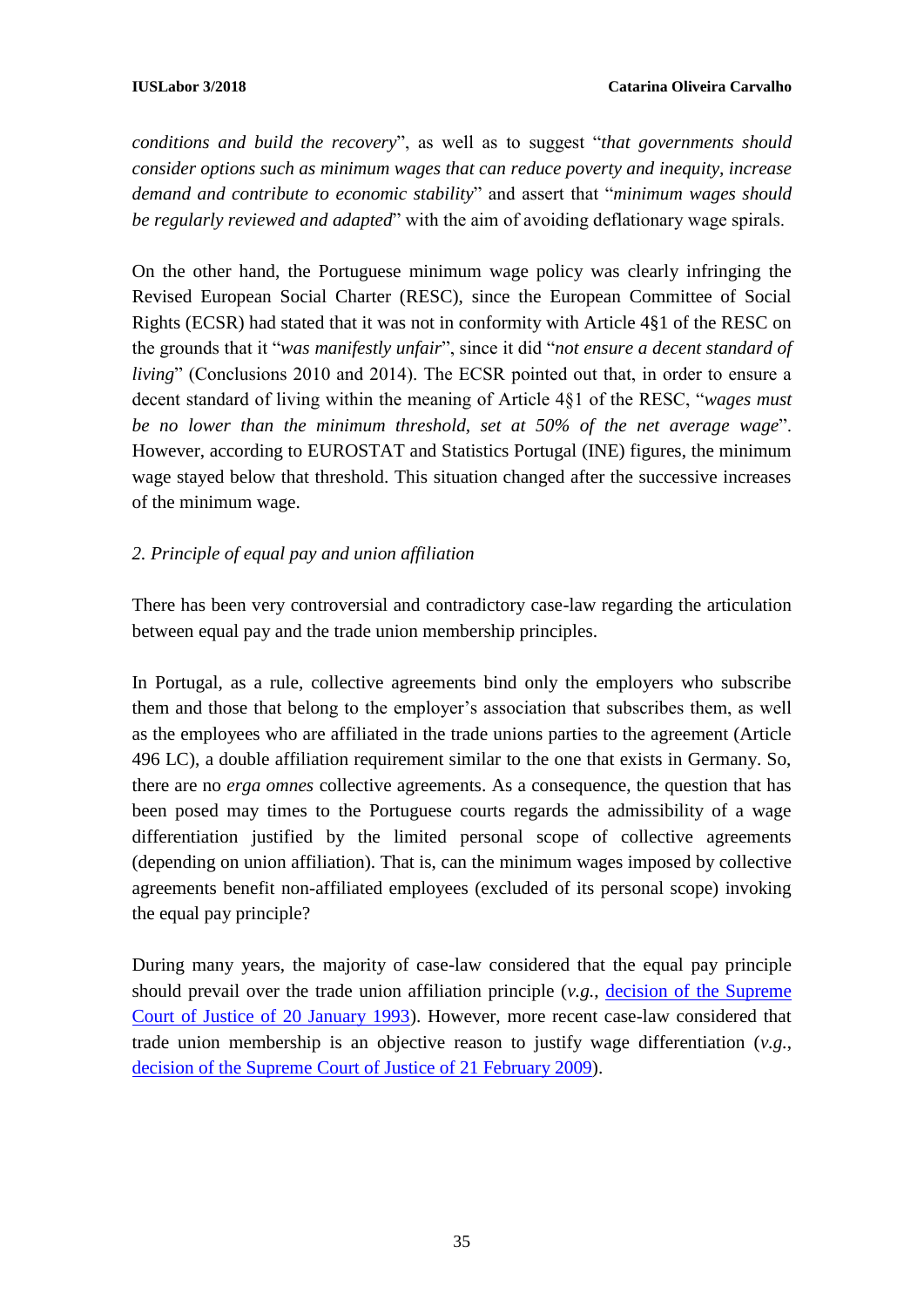#### **References**

AMADO, João Leal. *A proteção do salário*, Coimbra, 1993.

BOTELHO, Catarina Santos. "Algumas reflexões sobre o princípio da paridade retributiva", in AAVV. *Liberdade e compromisso – Estudos dedicados ao Professor Mário Fernando de Campos Pinto*, Vol. II, Universidade Católica Editora, Lisboa, 2009, 79-130.

MEDEIROS, Rui. *O direito fundamental à retribuição – Em especial, o princípio a trabalho igual salário igual,* Universidade Católica Editora, Lisboa, 2016.

PARDAL, António Luz. *A compensação pela cessação do contrato de trabalho,* Editor NovaCausa, V.N. Famalicão, 2017.

RAMALHO, Maria do Rosário Palma. Ramalho, "Igualdade de tratamento entre tranalhadores e trabalhadoras em matéria remuneratória: a aplicação da Directiva 75/17/CE em Portugal", *Revista de Ordem dos Advogados*, 1997, 159-181.

XAVIER, Bernardo Lobo. "A retribuição na Lei fundamental", in AAVV., *Estudos de direito do trabalho em homenagem ao Professor António Monteiro Fernandes*, Bernardo da Gama Lobo Xavier/ Maria do Rosário Palma Ramalho/ José João Abrantes/ João Leal Amado/ David Falcão/ Sérgio Tenreiro Tomás (eds.), Editor NovaCausa, V. N. Famalicão, 2017, 212-251.

#### **Case law**

CONSTITUTIONAL COURT (available at [http://www.tribunalconstitucional.pt](http://www.tribunalconstitucional.pt/) & [www.dre.pt\)](http://www.dre.pt/)

- [Decision No. 313/89 of 9 March 1989](http://www.tribunalconstitucional.pt/tc/acordaos/19890313.html)
- [Decision No. 277/99](http://www.tribunalconstitucional.pt/tc/acordaos/19990277.html) of 5 May 1999
- [Decision No. 424/03 of 24 September 2003](http://www.tribunalconstitucional.pt/tc/acordaos/20030424.html)

SUPREME COURT OF JUSTICE (*Supremo Tribunal de Justiça*) - available at [www.dgsi.pt](http://www.dgsi.pt)/)

- [Decision of 20 January 1993, Process No. 003401](http://www.dgsi.pt/jstj.nsf/954f0ce6ad9dd8b980256b5f003fa814/36d66cf0c67a8703802568fc003a54b6?OpenDocument)
- [Decision No. 16/96 of 22 October 1996 \(](https://dre.pt/web/guest/pesquisa-avancada/-/asearch/186304/details/maximized?serie=I&parteDR=A_I&advanced.search=Pesquisa+Avançada&dataPublicacao=1996-12-04&types=DR&dreId=105854)*Diário da Républica* Série I-A, No. [280/1996, of 4 December 1996\)](https://dre.pt/web/guest/pesquisa-avancada/-/asearch/186304/details/maximized?serie=I&parteDR=A_I&advanced.search=Pesquisa+Avançada&dataPublicacao=1996-12-04&types=DR&dreId=105854) which determines the interpretation of the constitutional principle of "equal pay for equal work" on the understanding that it does not allow for differentiations based on "justified absenteeism" motivated by the employees' sickness